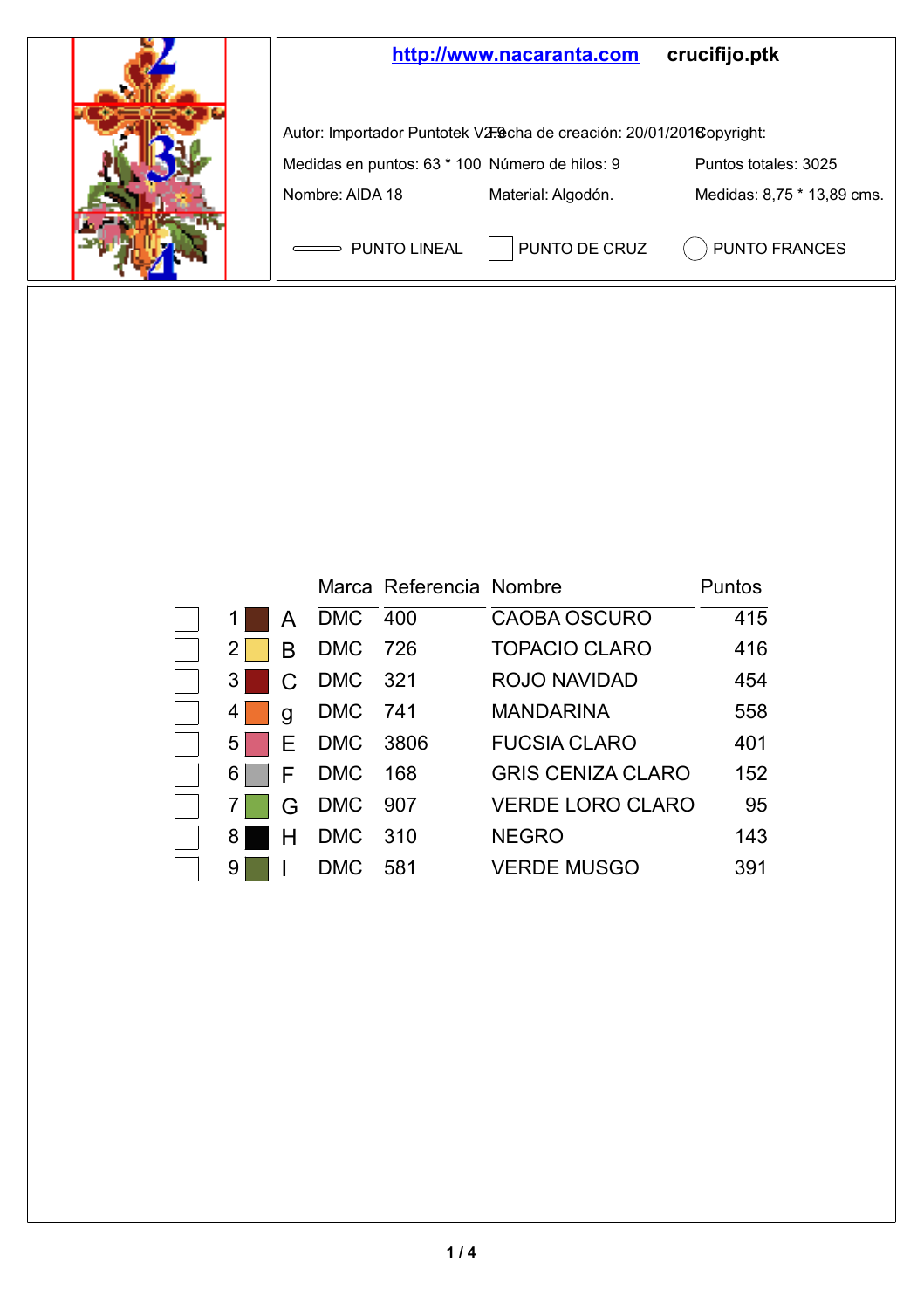**0 10 20 30 40 50 60 0 g g B A g B B B A g g B g A H g g g A A A B g B B B g g g g g B g g g g C C C g g B C g g C C C C g B B C C C g g B C C 10 C B C C g g g g C C g B B B B B C C g g g g g g C C g g g g g B B B C g g g g C C C B C g C C C g g B C C C C B B C C C C g B C g I g C g B B B C C C C g B H B C C C C g g I I g B C C C C C g B B C C C C C g B I g g B C g C g g C C C C g B C C C C g g B C g g B C C C C C C C B C C C C g B g C C g B C C C g g B C C C g g B C g B C g g B C g g C g g B A 20 H g B C C g A A A B C C g B B C B C H H g B g g A g g g B B B B C B B B B B B H g g g g A B C g g B B B B B B B B g C B g g g g g g B B g g g A g B g A B C g B g B B B g g g g g B g B C C B g g B C C C g g g B g H A g g g A B g A g B g B g g g C C C g g B C C C A B B C C B C C C C g B C C C g g B B A g g g A B A H g B B g C C g B g g g C C C C g B C C C C C g g g B g g A B g g A B C g g B A A B g g g C C C C C C g B B C C C C C C A C C g g g g C C C C C g g B B B B A g g A g g g B B B g g C C C C C C C g B B B B C B C C C C C g g g g g g B B B C A g g g g C C C C C C g g g g g g g g B C C C g g g C C B g g g g B B C B A g B g g B C C C C C g g B C C C B B C C C C C C C B g g C B C C C C C C B B B C C C g g B C C C C C g g B A g 30 B B B C C A B g g F F B g A B B C g A g g B C C C g B I g B C g g g B B B B B B C B B B B B B g B C g I g C C C C B A A B B B C A B A C A A g g g g g B C C C g B I H I g B g A A A A A A A B g g g F C B A A A A A A A A A g g B I H I G B C C C g B A B A I g B B g A A g g g A H g g B C C C C C g B g B C g g g g g g g B g g g g C B g g g g g g A g g C g B I C C C C C g A H g C A**  $\circledcirc$ 

**<http://www.nacaranta.com>crucifijo.ptk 63\*33**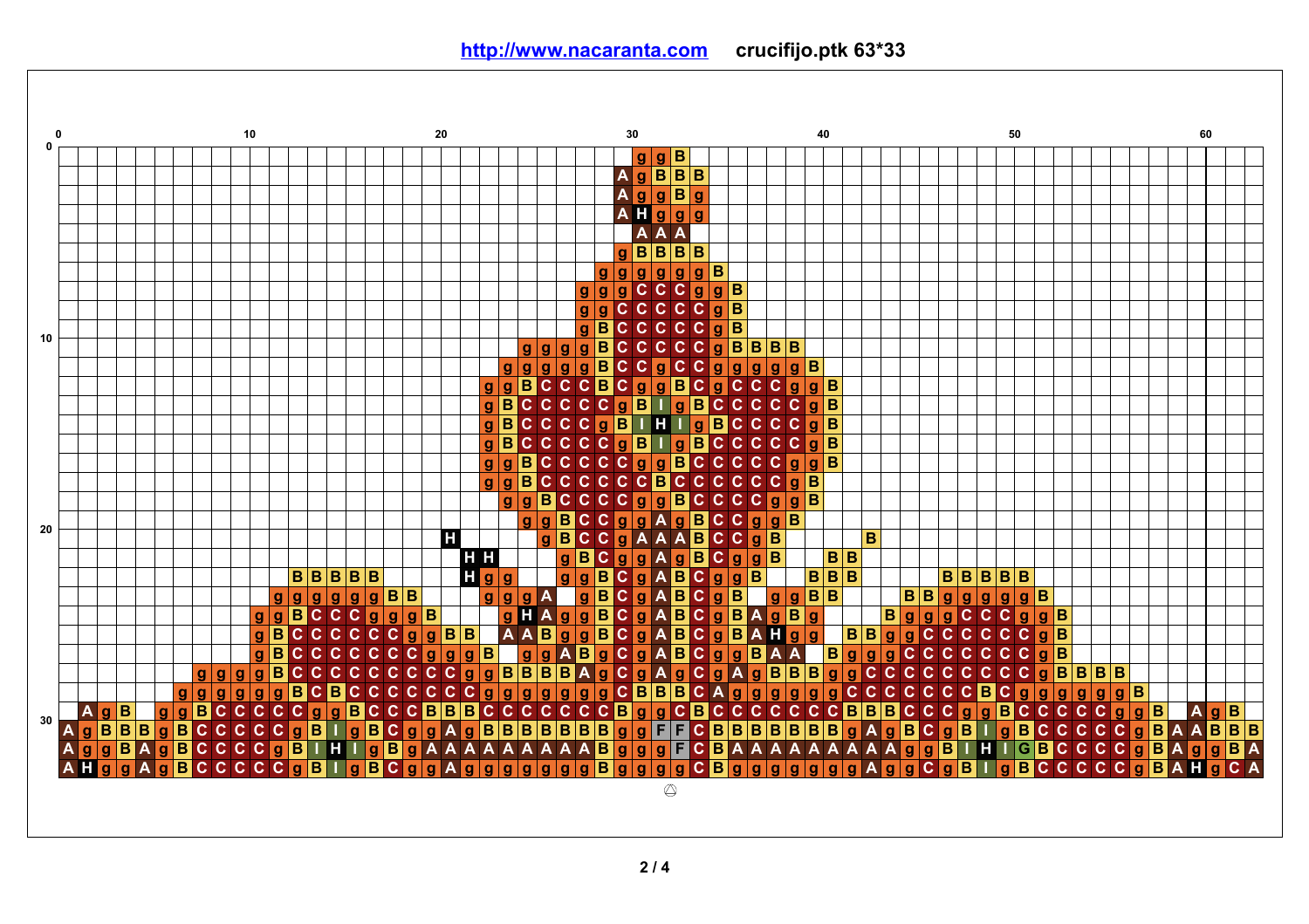**<http://www.nacaranta.com>crucifijo.ptk 63\*34**

|    |     |  |              |   |   | 10    |   |             |   |             |   |                                   |    |                   |                |                                         | 20                      |                |     |                             |    |     |             |     |    |              |                                                                  |   | 30              |                         |                |                                 |                                             |                                                                                                     |                                                                       |              |                |                         |                                     | 40                            |                               |                            |            |     |                         |                   |                         |                |           |                | 50                                                            |                |       |                           |                         |       |  |     |  | 60 |  |
|----|-----|--|--------------|---|---|-------|---|-------------|---|-------------|---|-----------------------------------|----|-------------------|----------------|-----------------------------------------|-------------------------|----------------|-----|-----------------------------|----|-----|-------------|-----|----|--------------|------------------------------------------------------------------|---|-----------------|-------------------------|----------------|---------------------------------|---------------------------------------------|-----------------------------------------------------------------------------------------------------|-----------------------------------------------------------------------|--------------|----------------|-------------------------|-------------------------------------|-------------------------------|-------------------------------|----------------------------|------------|-----|-------------------------|-------------------|-------------------------|----------------|-----------|----------------|---------------------------------------------------------------|----------------|-------|---------------------------|-------------------------|-------|--|-----|--|----|--|
|    | A A |  |              |   |   |       |   |             |   |             |   |                                   |    |                   |                |                                         |                         |                |     |                             |    |     |             |     |    |              |                                                                  |   |                 |                         |                |                                 |                                             |                                                                                                     |                                                                       |              |                |                         |                                     |                               |                               |                            |            |     |                         |                   |                         |                |           |                |                                                               |                |       |                           |                         |       |  |     |  |    |  |
|    |     |  | $\mathbf{q}$ |   |   |       |   |             |   |             |   |                                   |    |                   |                |                                         |                         |                |     |                             |    |     |             |     |    |              |                                                                  |   |                 |                         |                |                                 |                                             |                                                                                                     |                                                                       |              |                |                         |                                     |                               |                               |                            |            |     |                         |                   |                         |                |           |                |                                                               |                |       |                           |                         |       |  |     |  |    |  |
|    |     |  |              |   |   |       |   |             |   |             |   |                                   |    |                   |                |                                         |                         |                |     |                             |    |     |             |     |    |              |                                                                  |   |                 |                         |                |                                 |                                             |                                                                                                     |                                                                       |              |                |                         |                                     |                               |                               |                            |            |     |                         |                   |                         |                |           |                |                                                               |                |       |                           |                         |       |  |     |  |    |  |
|    |     |  |              |   |   |       |   |             |   |             |   |                                   |    |                   |                |                                         |                         |                |     |                             |    |     |             |     |    |              |                                                                  |   |                 |                         |                |                                 |                                             |                                                                                                     |                                                                       |              |                |                         |                                     |                               |                               |                            |            |     |                         |                   |                         |                |           |                |                                                               |                |       |                           |                         |       |  |     |  |    |  |
|    |     |  |              |   |   |       |   |             |   |             |   |                                   |    |                   |                |                                         |                         |                |     |                             |    |     |             |     |    |              |                                                                  |   |                 |                         |                |                                 |                                             |                                                                                                     |                                                                       |              |                |                         |                                     |                               |                               |                            |            |     |                         |                   |                         |                |           |                |                                                               |                |       |                           |                         |       |  |     |  |    |  |
|    |     |  |              |   |   |       |   |             |   |             |   |                                   |    |                   |                |                                         |                         |                |     |                             |    |     |             |     |    |              |                                                                  |   |                 |                         |                |                                 |                                             |                                                                                                     |                                                                       |              |                |                         |                                     |                               |                               |                            |            |     |                         |                   |                         |                |           |                |                                                               |                |       |                           |                         |       |  |     |  |    |  |
|    |     |  |              |   |   |       |   |             |   |             |   |                                   |    |                   |                |                                         |                         |                |     |                             |    |     |             |     |    |              |                                                                  |   |                 |                         |                |                                 |                                             |                                                                                                     |                                                                       |              |                |                         |                                     |                               |                               |                            |            |     |                         |                   |                         |                |           |                |                                                               |                |       |                           |                         |       |  |     |  |    |  |
| 40 |     |  |              |   |   |       |   |             |   | g g g g g g |   |                                   |    |                   |                |                                         |                         |                |     | $\mathbf{H}$ g $\mathbf{g}$ |    |     |             |     |    | $\mathbf{g}$ |                                                                  |   |                 | A                       |                | B                               |                                             |                                                                                                     |                                                                       |              |                |                         |                                     |                               |                               |                            |            |     |                         |                   | $g$ $g$ $g$ $g$ $B$     |                |           |                |                                                               |                |       |                           |                         |       |  |     |  |    |  |
|    |     |  |              |   |   |       |   |             |   |             |   |                                   |    |                   |                |                                         |                         |                |     | H <sub>H</sub>              |    |     |             |     |    |              |                                                                  |   |                 | $\mathbf{A}$            |                |                                 |                                             |                                                                                                     |                                                                       |              |                |                         | <b>ABBB</b><br>AgBBB<br>BBBB<br>BBB |                               |                               |                            |            |     |                         |                   |                         |                |           |                |                                                               |                |       |                           |                         |       |  |     |  |    |  |
|    |     |  |              |   |   |       |   |             |   |             |   |                                   |    |                   | G              |                                         |                         | Ш              |     |                             |    |     |             |     |    |              |                                                                  |   |                 | $\overline{A}$          |                | $\frac{\mathsf{B}}{\mathsf{B}}$ |                                             |                                                                                                     |                                                                       |              |                |                         |                                     |                               |                               | в                          |            |     |                         |                   |                         |                |           |                |                                                               |                |       |                           |                         |       |  |     |  |    |  |
|    |     |  |              |   |   |       |   |             |   |             |   |                                   |    |                   | $\overline{G}$ |                                         |                         |                |     |                             |    |     |             |     |    |              |                                                                  |   |                 | A                       |                | $\overline{\mathbf{B}}$         |                                             |                                                                                                     |                                                                       |              |                |                         |                                     |                               |                               |                            |            |     | A A                     |                   |                         |                |           |                |                                                               |                |       |                           |                         |       |  |     |  |    |  |
|    |     |  |              |   |   |       |   |             |   |             |   |                                   |    |                   | $\overline{G}$ |                                         |                         |                |     | A                           |    |     |             |     |    |              |                                                                  |   |                 | $\mathbf{A}$            |                |                                 |                                             |                                                                                                     |                                                                       |              |                |                         |                                     |                               |                               |                            |            |     |                         | A                 |                         |                |           |                |                                                               | G              |       |                           |                         |       |  |     |  |    |  |
|    |     |  |              |   |   |       |   |             |   |             |   |                                   |    |                   | G              |                                         |                         |                | A A |                             |    |     |             |     |    |              | a a a a a a a a a a a a a o o o<br>M o o o o o o o o o o o o o o |   | maaaaaaaaaaaaaa | $\overline{A}$          |                | $\frac{B}{B}$                   | icocococococo<br>Bababababa<br>Babababababa |                                                                                                     |                                                                       |              |                |                         |                                     |                               |                               |                            |            |     |                         |                   | A                       |                |           |                |                                                               | G              |       |                           |                         |       |  |     |  |    |  |
|    |     |  |              |   |   |       |   |             |   |             |   |                                   |    |                   | $\overline{G}$ |                                         |                         | A              |     |                             |    |     |             |     |    |              |                                                                  |   |                 | $ {\bf A} $             |                |                                 |                                             |                                                                                                     |                                                                       |              |                |                         |                                     |                               |                               |                            |            |     | <b>AAAA</b>             |                   |                         |                |           |                | $\overline{\phantom{a}}$ is a set of $\overline{\phantom{a}}$ | $\overline{G}$ |       |                           |                         |       |  |     |  |    |  |
|    |     |  |              |   |   |       |   |             |   |             | A |                                   |    |                   |                | $\overline{\mathsf{G}}\vert \mathsf{G}$ |                         | Â              |     |                             |    |     |             |     |    |              |                                                                  |   |                 | $\overline{A}$          |                |                                 |                                             |                                                                                                     |                                                                       |              |                |                         |                                     |                               |                               |                            |            |     |                         | A A               |                         |                |           |                | ⊤lG                                                           |                |       |                           |                         |       |  |     |  |    |  |
|    |     |  |              |   |   |       |   |             |   | Е           |   | A A                               |    |                   |                | $\overline{\mathsf{G}}$                 |                         | $\overline{G}$ |     |                             |    |     |             |     |    |              |                                                                  |   |                 | $\overline{A}$          |                | $\frac{\mathbf{B}}{\mathbf{B}}$ |                                             |                                                                                                     |                                                                       |              |                |                         |                                     |                               |                               |                            |            |     |                         |                   | Α                       |                |           |                | $\overline{\mathsf{T}}$ G                                     |                | lG    |                           |                         |       |  |     |  |    |  |
|    |     |  |              |   |   |       |   |             |   | E E         |   | $\overline{A}$                    |    |                   |                | $\overline{\mathbf{G}}$                 |                         |                | lG  |                             |    |     |             |     |    |              |                                                                  |   |                 | $\overline{\mathsf{A}}$ |                |                                 |                                             |                                                                                                     |                                                                       |              |                |                         |                                     |                               |                               |                            |            |     |                         |                   |                         | F              |           | $A$ G G        |                                                               |                |       |                           |                         |       |  |     |  |    |  |
| 50 |     |  |              |   |   |       |   |             |   | Е           |   | A A A                             |    |                   |                | <b>A</b> G                              |                         |                |     | G                           |    |     |             |     |    |              |                                                                  |   |                 | A                       |                | B                               |                                             |                                                                                                     |                                                                       |              |                |                         | FF                                  | F                             |                               |                            |            |     |                         | F                 |                         | F              |           | $\overline{A}$ | lG                                                            |                |       |                           |                         |       |  | G G |  |    |  |
|    |     |  |              |   |   |       |   |             |   |             |   | <b>EE</b> A A                     |    |                   |                |                                         | $\overline{\mathsf{G}}$ |                |     |                             | ١G |     |             |     |    |              |                                                                  |   |                 | A                       |                | $\overline{\mathbf{B}}$         |                                             |                                                                                                     |                                                                       |              |                | $\overline{\mathsf{F}}$ |                                     | $\overline{A}$ $\overline{A}$ |                               |                            |            |     |                         |                   |                         |                | F         |                |                                                               |                |       |                           |                         | G G G |  |     |  |    |  |
|    |     |  |              |   |   |       |   |             |   |             |   | $\overline{A}$ $\overline{B}$ $A$ |    |                   |                |                                         | G                       |                |     |                             | G  |     |             | E E |    |              |                                                                  |   |                 |                         | AB             |                                 | $\overline{\mathbf{c}}$                     | $\overline{B}$                                                                                      | $F$ F                                                                 |              |                |                         | $\overline{F}$                      |                               | $\overline{A}$ $\overline{A}$ |                            |            |     |                         | A                 |                         |                |           |                |                                                               |                | IA.   |                           | $\overline{G}$          |       |  |     |  |    |  |
|    |     |  |              |   |   |       |   |             |   |             |   | $A$ $H$ $A$                       |    |                   |                |                                         | $\overline{G}$          |                |     |                             |    | lG. |             | 百百  |    | Е            | <b>g</b>                                                         |   |                 | $EE$ e $g$              |                |                                 |                                             |                                                                                                     |                                                                       | E E E F      |                |                         |                                     |                               | A                             | F                          |            |     |                         |                   | A                       | $\overline{A}$ |           |                |                                                               | Δ              |       |                           |                         |       |  |     |  |    |  |
|    |     |  |              |   |   |       |   |             |   | EН          |   |                                   |    |                   |                |                                         | A                       | G              |     |                             |    |     | E.          |     | Ε  | E            | ΙEΙ                                                              |   |                 | E E E                   |                | $\mathbf{g}$                    | $\frac{\text{c}}{\text{E}}$                 |                                                                                                     |                                                                       | Е            | F              | F                       | F                                   |                               |                               | $\mathbf{A}$               |            |     |                         |                   |                         |                | A         | A              | A                                                             |                |       |                           |                         |       |  |     |  |    |  |
|    |     |  |              |   |   |       |   |             |   | $E$ $E$ $E$ |   |                                   |    |                   |                |                                         | A                       | G              |     |                             |    |     |             |     | El | E            | E                                                                | E |                 |                         |                |                                 | <u>eeëeee</u>                               |                                                                                                     |                                                                       | Ε            | Е              | lE l                    |                                     | $E$ F                         |                               | $\overline{\phantom{a}}$ A |            |     | $\overline{A}$          |                   |                         |                |           |                | A                                                             |                |       |                           |                         |       |  |     |  |    |  |
|    |     |  |              |   |   |       |   | <b>AAEH</b> |   |             |   |                                   |    |                   |                |                                         |                         |                |     |                             |    |     |             |     | EE |              | EF                                                               |   |                 | eee                     |                |                                 | $E$ $E$ $F$                                 |                                                                                                     |                                                                       | F            | Ε              | El                      | E                                   | F                             |                               | A                          |            |     | A                       |                   |                         |                |           | A              |                                                               |                |       |                           |                         |       |  |     |  |    |  |
|    |     |  |              |   |   |       |   |             |   | AAH         |   |                                   |    |                   |                |                                         | A H                     |                |     |                             |    |     |             |     | н  |              | $E$ E $E$                                                        |   |                 | FEgE                    |                |                                 |                                             | $gE$ $E$                                                                                            |                                                                       |              | Ε              |                         | EF                                  | A                             |                               | $\overline{A}$             |            |     |                         |                   |                         |                |           | A              |                                                               |                |       |                           |                         |       |  |     |  |    |  |
|    |     |  |              |   |   |       |   |             |   |             |   | H <sub>H</sub>                    |    |                   |                |                                         |                         | н              |     |                             |    |     |             |     | н  |              | $H$ E E                                                          |   |                 | $E$ $F$                 |                |                                 |                                             |                                                                                                     |                                                                       |              | $gEE$ $F$      |                         | Ε                                   | $\boldsymbol{\mathsf{A}}$     |                               | 面                          |            |     | FFF                     |                   |                         |                |           |                |                                                               |                |       |                           |                         |       |  |     |  |    |  |
|    |     |  |              |   |   |       |   |             |   |             |   | н                                 |    |                   |                |                                         |                         | $A$ H          |     |                             |    |     |             |     | н  |              | $H$ $H$ $E$ $B$                                                  |   |                 |                         | Fgg<br>BgB     |                                 |                                             | g g                                                                                                 |                                                                       | $\mathbf{q}$ | Ĉ              | F                       | Е                                   | ΙE                            |                               | E E                        |            |     |                         |                   | $\overline{F}$          | F              |           |                |                                                               |                |       |                           |                         |       |  |     |  |    |  |
| 60 |     |  |              |   |   |       |   | G G         |   |             |   |                                   |    | $G$ G $G$ $G$ $F$ |                |                                         |                         | A <sub>H</sub> |     |                             |    | Е   | Е           |     |    |              |                                                                  |   |                 |                         |                |                                 |                                             |                                                                                                     |                                                                       | BgE          | E              |                         | EF                                  | E                             | E                             |                            | <b>EEE</b> |     |                         | IE.               | Ε                       |                |           |                |                                                               |                |       |                           |                         |       |  |     |  |    |  |
|    |     |  |              |   |   | G G G |   |             |   |             | G |                                   | GH |                   | H <sub>H</sub> |                                         | Ġ                       | G              | lGl | н                           | Е  | E   | Е           |     |    |              |                                                                  |   |                 | EEEEEBBH<br>EEFFBBgB    |                |                                 | EEEEBBB                                     |                                                                                                     |                                                                       |              | Ε              | El                      | Е                                   | F                             | E                             | Е                          |            | Ε   | F                       | E E               |                         | A              | E         |                | E                                                             | Е              |       | $\blacksquare$ A          |                         |       |  |     |  |    |  |
|    |     |  |              |   | G | G     |   |             |   |             | G |                                   |    |                   |                |                                         |                         |                |     | Ġ                           | E  |     | <b>EEEF</b> |     |    |              |                                                                  |   |                 |                         |                |                                 |                                             | $\begin{array}{ c c } \hline \mathbf{g} & \mathbf{g} \\ \hline \mathbf{B} & \mathbf{E} \end{array}$ | $\begin{array}{ c c c }\n\hline\ng & g \\ \hline\nE & E\n\end{array}$ |              | E              |                         | E E E F                             |                               |                               | E                          | Έ          |     | Ε                       | $\vert$ F $\vert$ | EE                      |                | Е         | Е              |                                                               | EE             | E     |                           | $\overline{\mathsf{A}}$ |       |  |     |  |    |  |
|    |     |  |              |   | G | Ġ     |   |             |   |             |   |                                   |    |                   |                |                                         |                         |                |     |                             | Н  |     |             |     |    |              |                                                                  |   |                 |                         |                |                                 |                                             |                                                                                                     |                                                                       |              |                |                         |                                     |                               | EF                            |                            | Е          | Ε   | Έ                       | $\mathbf{g}$      | E                       | g              | Ε         | Ξ              | F                                                             | Е              |       |                           | EEF                     |       |  |     |  |    |  |
|    |     |  |              |   | G |       |   |             | G | G           |   |                                   |    |                   |                |                                         |                         |                |     |                             | н  |     |             |     |    |              |                                                                  |   |                 |                         |                |                                 |                                             |                                                                                                     |                                                                       |              |                |                         |                                     | F                             |                               | EF                         |            | ह ह |                         | ĪВ                | $\overline{g}$          | $\overline{g}$ | EF        |                | E                                                             |                | eee F |                           |                         |       |  |     |  |    |  |
|    |     |  |              | G |   |       |   | G           |   |             |   |                                   |    | HHAH              |                | H H                                     |                         |                |     |                             |    |     |             |     |    |              |                                                                  |   |                 |                         |                |                                 |                                             |                                                                                                     |                                                                       |              |                |                         |                                     |                               |                               | $E$ $E$ $E$ $B$            |            |     | $\overline{\mathbf{B}}$ | $\mathbf{g}$      | $\overline{\mathbf{B}}$ | g              | <b>ID</b> | <b>d</b>       | Ε                                                             | Е              |       | $\overline{\mathbf{H}}$ A |                         |       |  |     |  |    |  |
|    |     |  |              | G |   |       | G |             |   |             |   |                                   |    | HAAH              |                |                                         |                         | H              |     |                             |    |     |             |     | н  |              |                                                                  |   |                 |                         |                |                                 | $H$ $g$ $c$ $c$ $E$ $E$ $E$ $E$ $E$         |                                                                                                     |                                                                       |              | $\overline{A}$ |                         | ΈE                                  | E                             |                               | <b>EEE</b>                 |            |     | B                       |                   | <b>BMB</b>              |                | l a       | E              | Ē                                                             | A              |       |                           | A                       | F     |  |     |  |    |  |
|    |     |  |              |   |   |       |   |             |   |             |   |                                   |    |                   |                |                                         |                         |                |     |                             |    |     |             |     |    |              |                                                                  |   |                 |                         | $\circledcirc$ |                                 |                                             |                                                                                                     |                                                                       |              |                |                         |                                     |                               |                               |                            |            |     |                         |                   |                         |                |           |                |                                                               |                |       |                           |                         |       |  |     |  |    |  |